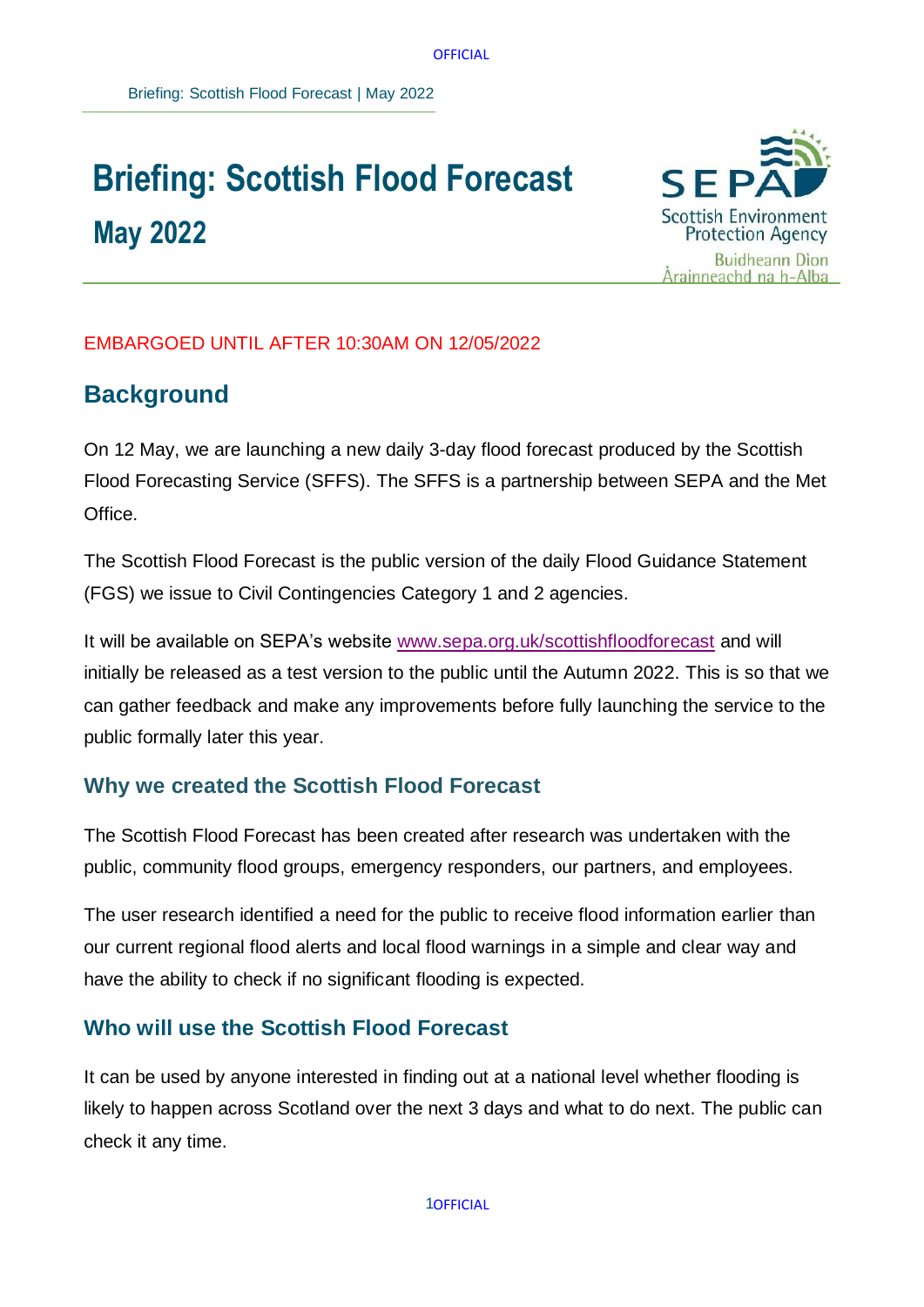The Scottish Flood Forecast is based on the best available information, but there will still be a chance of minor and localised flooding when the maps have no areas coloured red, amber and yellow.

#### **What the Scottish Flood Forecast shows**

The Scottish Flood Forecast is like the Environment Agency's 5-day Flood Forecast and Natural Resources Wales 5-day flood risk outlook.

However, the Scottish Flood Forecast shows a 3-day rather than 5-day forecast at a national level, using maps and the colours yellow, amber, and red to show whether flooding is likely to happen over the next 3 days and describe what the impacts may be. It will also point people to information on what to do next. The maps use the "area of concern" concept to provide the best available information on the geographical extent of risks.

We made the decision to go with a 3-day rather than a 5-day forecast and not include the colour green based on customer feedback.

A screenshot of the Scottish Flood Forecast is available on the next page.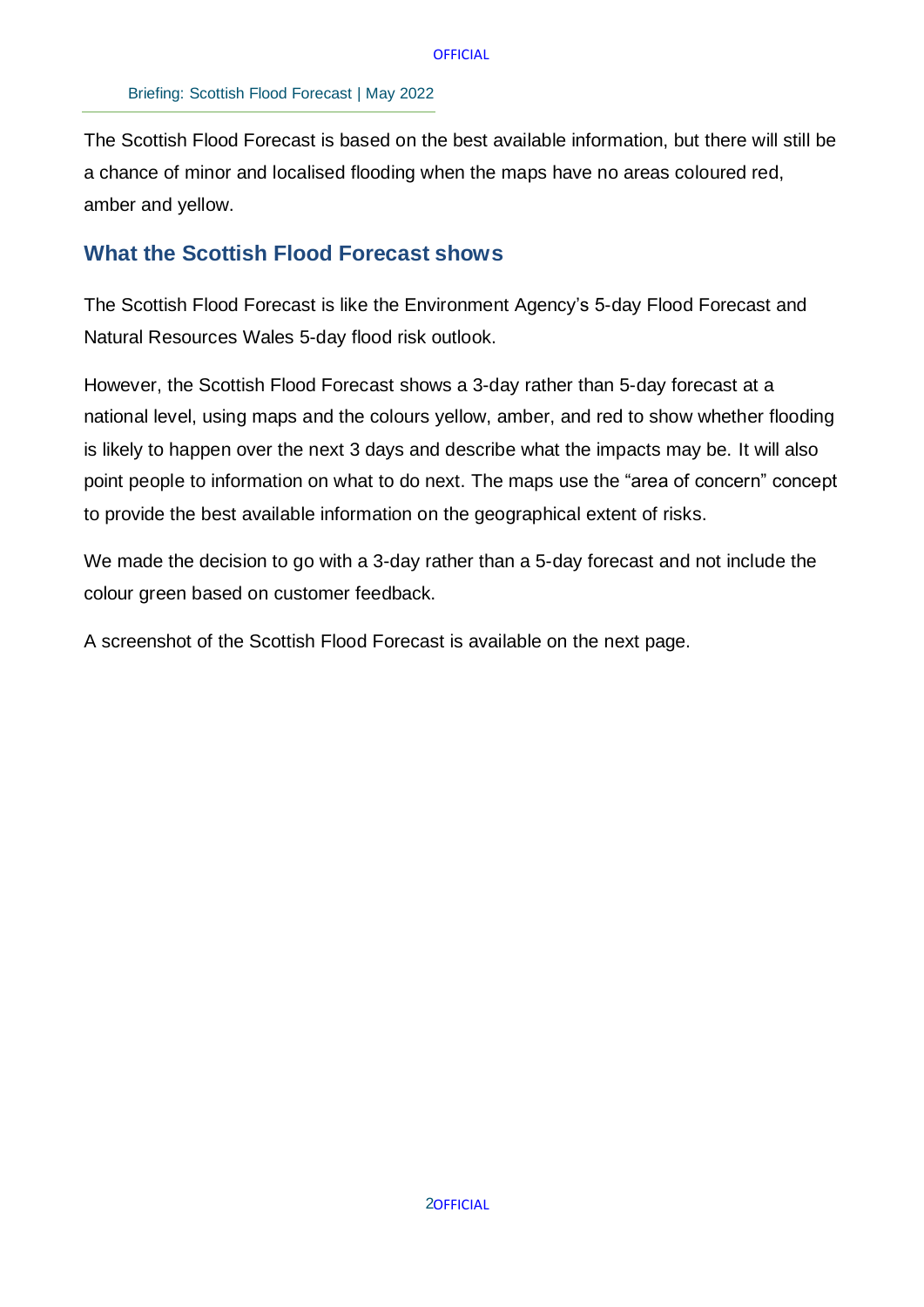#### **What the web service shows**



 3 **30FFICIAL**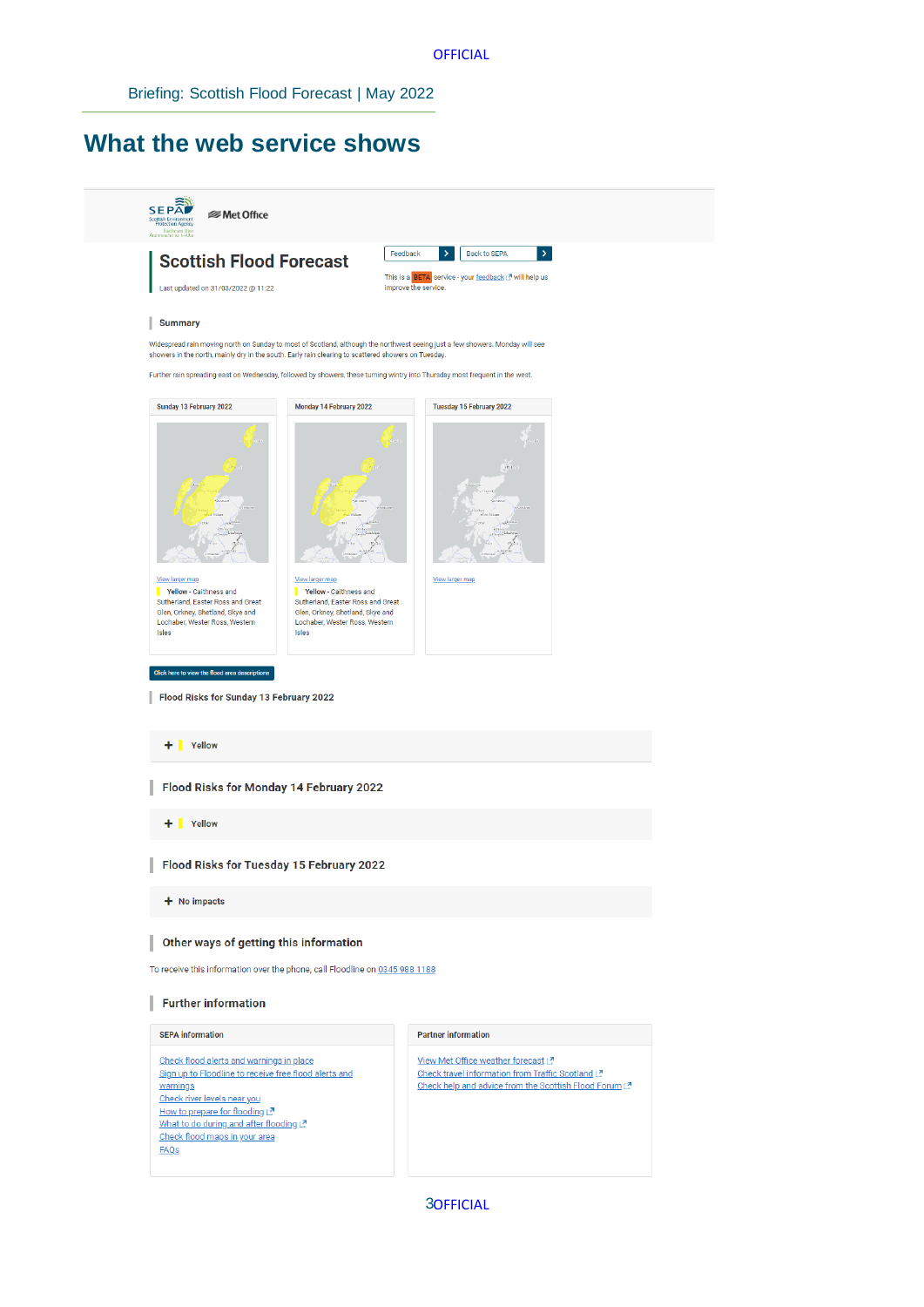#### **Key points about the new service**

- 1. The 3-day flood forecast is a static web service which will be available on SEPA's website [www.sepa.org.uk/scottishfloodforecast](http://www.sepa.org.uk/scottishfloodforecast) from 12 May.
- 2. It is a static web service and customers are required to be proactive and visit the webpage. The public will not be able to sign up to receive the forecast directly to them although we may consider such option in future.
- 3. It can be used by anyone interested in finding out at a high-level whether flooding is likely to happen across Scotland over the next 3 days and what to do next. The public can check it any time.
- 4. At the moment, the public will not be able to do a postcode search to find out what the flood risk will be for their local area, but the service will give an indication of flood risk in their area. We will be looking to further develop the service to provide more detailed regional flood forecasts in the future.
- 5. The Scottish Flood Forecast is based on the best available information, but there will still be a chance of minor and localised flooding when the maps have no areas coloured red, amber, and yellow.
- 6. The Scottish Flood Forecast does not replace Regional Flood Alerts and Local Flood Warnings.
- 7. The web service will be updated daily after 10:30am. If a situation is developing or escalating and the risk significantly changes, then an updated version of the Scottish Flood Forecast will be published in the afternoon after 3:30pm in alignment with the Flood Guidance Statement. In exceptional circumstances (such as risk elevated to amber or red), the Scottish Flood Forecast will be updated at other times.
- 8. The web service has been designed and works with screen readers to describe the statement for those with visual impairments.

#### **How is it produced?**

A new application has been created which the Scottish Flood Forecasting Service will use to create both Flood Guidance Statement (FGS) issued to emergency responders and the new Scottish Flood Forecast.